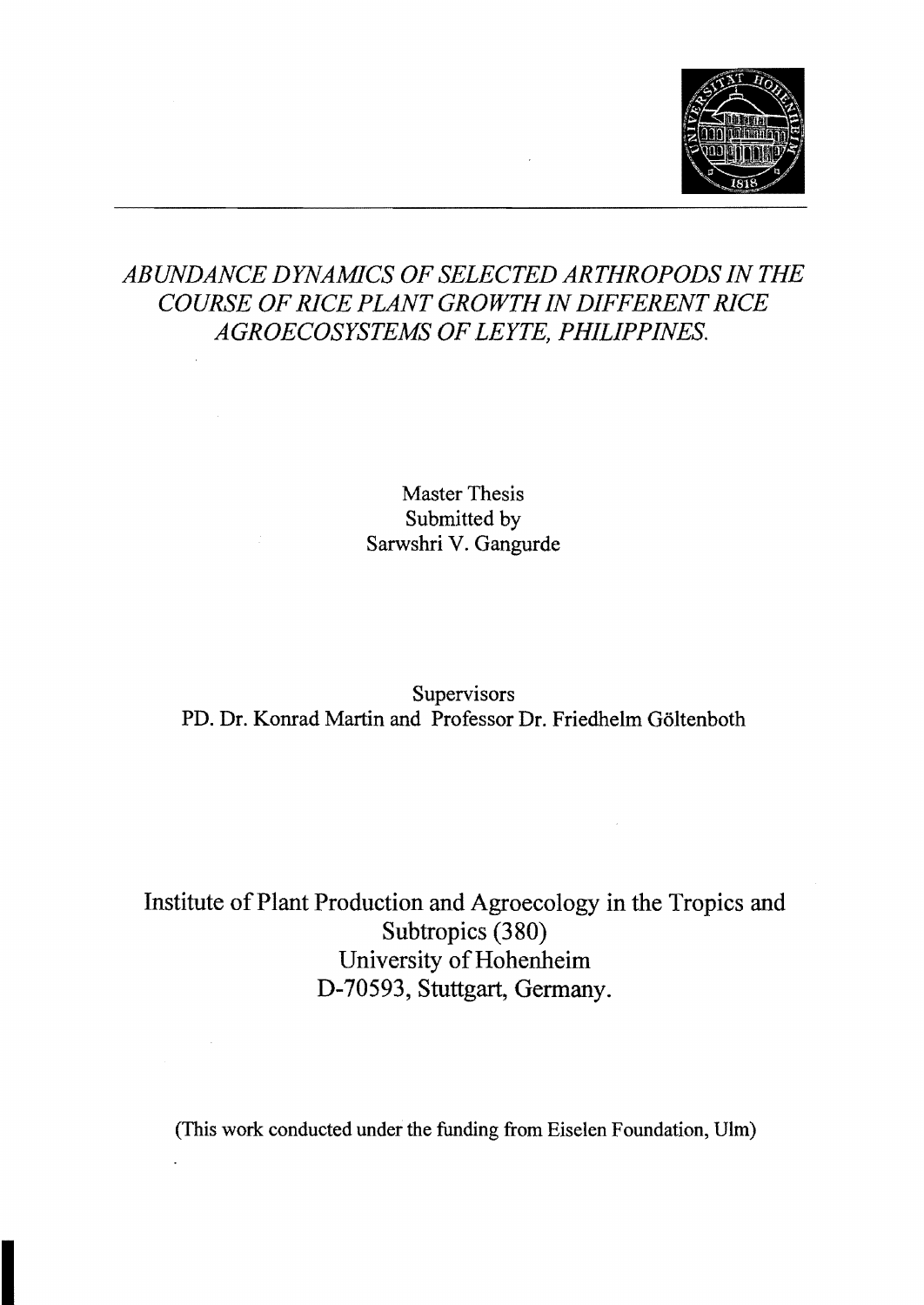## 6. ABSTRACT

The cultivation of tropical Asian rice, which may have originated 9,000 years ago, represents an agricultural ecosystem of unrivaled ecological complexity. I undertook a study of the community ecology of irrigated tropical rice fields on Leyte, Philippines as a supporting study for biological/natural control of the insect pests, whose main purpose was to study the abundance of pests and its natural enemies (predators).

My study objectives reported on here were: l)To record, identify and count individuals of selected insect species occurring in different stages of rice growth. Rice-feeding insects include leaf hoppers (Cicadellidae; *Nephotettix* species and others), plant hoppers (Delphacidae), bugs (Pentatomidae inc1uding *Scotinophara coarctata* and Coreidae), Coleoptera (mainly Chrysomelidae) and grasshoppers (Acrididae and Tettigoniidae). Natural enemies (predators) include dragonflies (Anisoptera), damse1flies (Zygoptera), spiders (Araneae) and ladybird beetles (Coccinellidae). 2)To estimate community characteristics which inc1ude the proportional abundances of the taxa distinguished and predator/prey ratios in different stages of rice growth and in dependency of the use of insecticides, respectively. 3)To estimate the prey spectrum of web spiders based on identification of specimen caught in their webs, again comparing different stages of rice growth an sprayed vs. unsprayed fields. The data are used to establish sink food webs of orb spiders.

I performed aseries of observational studies during the overall growth period of rice crop at two different experimental site, one was without insecticide treatment, the other treated with Roger insecticide (262.5 EC) once during the whole growth period of the rice crop.

My results showed that pest population developed at the tillering stage of the crop and abundance during the whole duration of crop of different pest families in succession. In a treated site Cicadellidae pests appeared during the early tillering was in high numbers during tillering stage and remain present during the whole duration of the crop. Coreidae and Alydidae simultaneously appeared and remained abundant together, Delphacids noticed fare abundance in early stage of the crop. Spiders and Coccinellidae found abundant from tillering stage until milking stage at the treated site, while in the untreated site Cicadellidae pest were found abundant during the